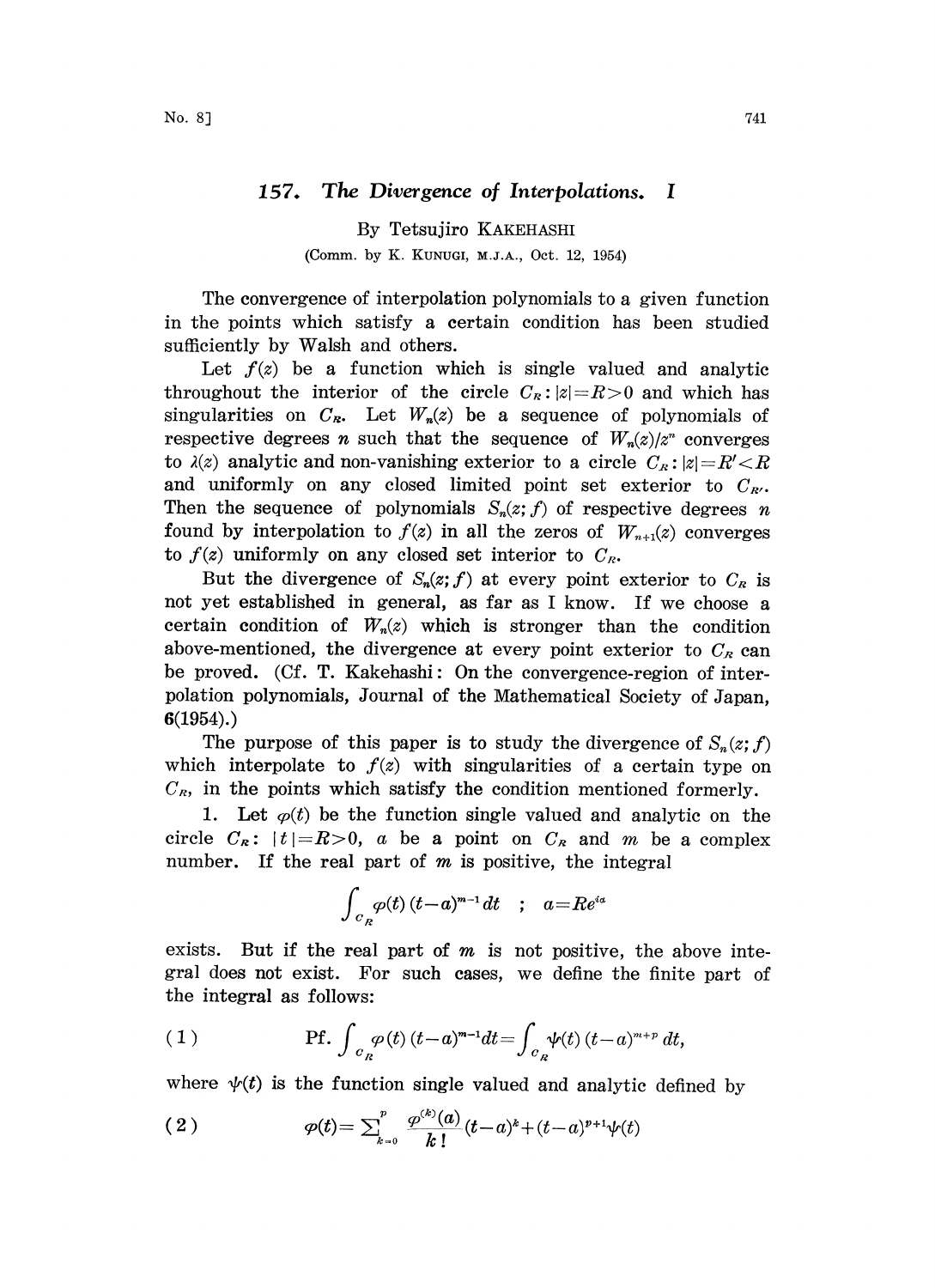742 T. KAKEHASHI [Vol. 30,

and  $p$  is the largest positive integer such that the real part of  $m+p$  is zero or negative.

Now we can consider the following.

Lemma 1. Let  $\varphi(t)$  be the function single valued and analytic on and between the two circles  $C_R$  and  $C_{R'}$ :  $|t|=R', and  $a=Re^{ia}$ .$ Then

(3) 
$$
\text{Pf. } \int_{C_R} \varphi(t) \, (t-a)^{m-1} \, dt = \int_{C_{R'}} \varphi(t) \, (t-a)^{m-1} \, dt.
$$

From the definition of Pf.  $\int_{c_R} \varphi(t) (t-a)^{m-1} dt$ , we can easily verify the following equations.

$$
\begin{aligned} \text{Pf.} \int_{C_R} \varphi(t) \, (t-a)^{m-1} \, dt &= \int_{C_R} \psi(t) \, (t-a)^{p+m} \, dt \\ &= \int_{C_{R'}} \psi(t) \, (t-a)^{p+m} \, dt = \int_{C_{R'}} \varphi(t) \, (t-a)^{m-1} \, dt. \end{aligned}
$$

Thus the lemma has been proved.

This lemma enables us to consider the integral on a contour on which the integrand has a certain type of singularities.

Let  $\varphi(t)$  be the function single valued and analytic on the circle  $C_R$ :  $|t|=R>0$  and m be a complex number not equal to a positive integer. We define  $Y_m(\varphi; a)$  by

(4) 
$$
Y_m(\varphi\,;\,a)=\frac{\Gamma(1-m)}{2\pi i}\,\,\text{Pf.}\int_{c_R}\varphi(t)\,(t-a)^{m-1}\,dt\,:\,a=R e^{ia},
$$

where  $(t-a)^{m-1}$  take the principal value if m is not zero or negative integer, and Pf. can be omitted if the real part of  $m$  is positive. In the case when  $m$  is a positive integer, we define  $Y_m(\varphi; a)$  by

(5) 
$$
Y_m(\varphi; a) = \frac{1}{2\pi i} \int_{C_R} \varphi(t) L_m(t-a) dt \; ; \; a = Re^{i\alpha}
$$

$$
m = 1, 2, \ldots,
$$

where

(6)  

$$
\begin{cases}\nL_1(t) = \text{Log } t \\
L_2(t) = t (\text{Log } t - 1) \\
L_3(t) = \frac{t^2}{2!} (\text{Log } t - 1 - \frac{1}{2}) \\
L_k(t) = \frac{t^{k-1}}{(k-1)!} (\text{Log } t - 1 - \frac{1}{2} \cdots - \frac{1}{k-1}),\n\end{cases}
$$

and Log  $t$  is the principal value of log  $t$ .

The relation

(7) 
$$
Y_m(\varphi'; a) = Y_{m-1}(\varphi; a) = \frac{d}{da} Y_m(\varphi; a)
$$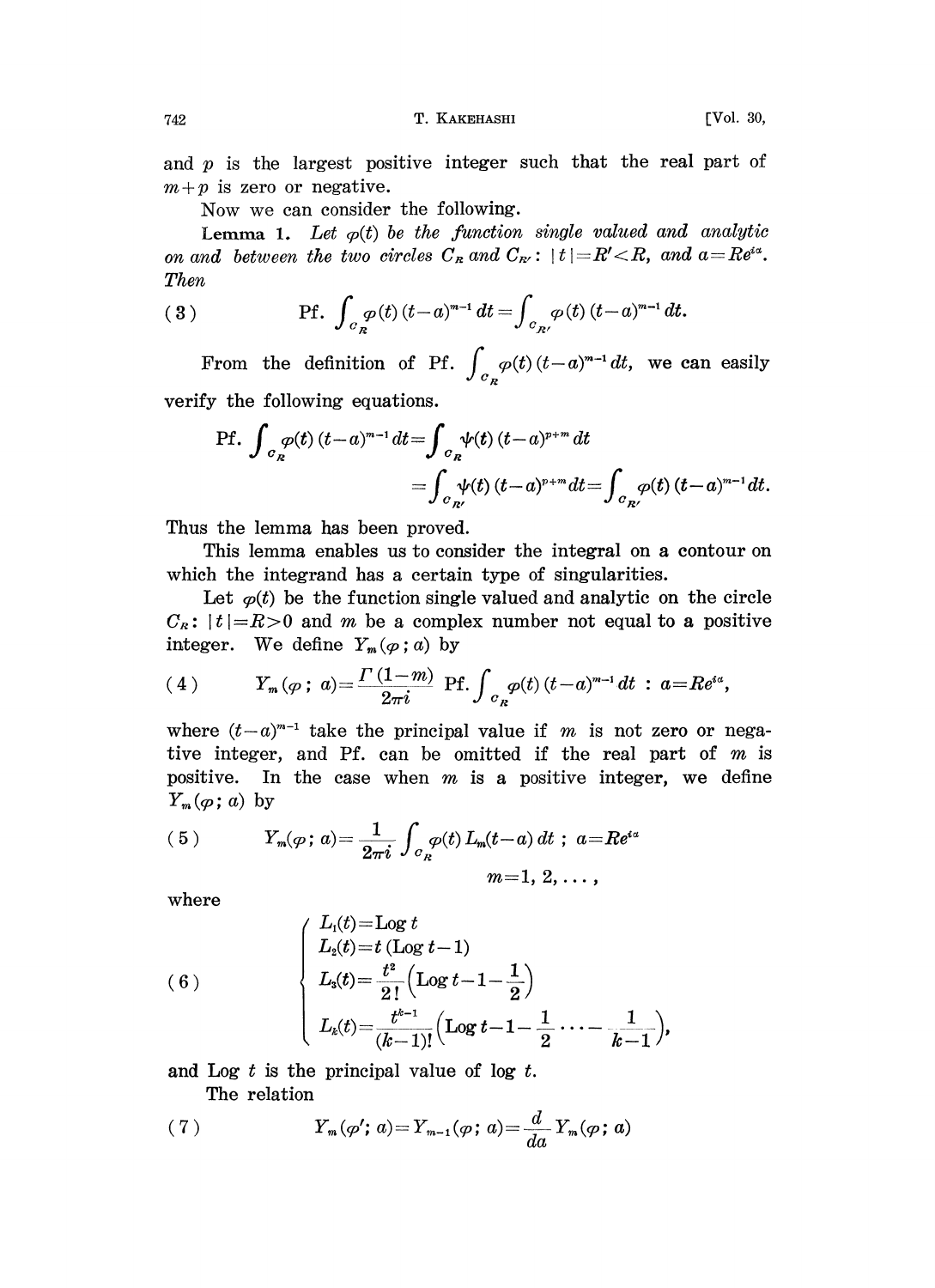is clear from the definition of  $Y_m$  by partial integrations. And the operation  $Y_m$  is linear in the sense that, for any two functions  $\varphi_1$  and  $\varphi_2$  analytic and single valued on  $C_R$ ,

$$
Y_m(\varphi_1+\varphi_2)=Y_m(\varphi_1)+Y_m(\varphi_2)
$$

and for  $\varphi_n$ ;  $n=1, 2, \ldots$  analytic on  $C_R$ , if  $\varphi_n$  converges to zero uniformly on  $C_R$  as n tends to infinity,

$$
lim_{n\to\infty}Y_m(\varphi_n)=0.
$$

These relations can be verified from the definitions of  $Y_m$  and  $\varphi_n$ .

For z interior to  $C_R$ , if we put  $\varphi(t)=\frac{1}{t-z}$ , we have for any complex number m

(8) 
$$
\begin{cases} Y_m(\frac{1}{t-z}; a) = \Gamma(1-m)(z-a)^{m-1} ; m \neq 1, 2, ..., \\ Y_m(\frac{1}{t-z}; a) = L_m(z-a) ; m = 1, 2, ..., \end{cases}
$$

where  $L_m$  are defined by (6).

Hereafter we denote  $Y_m\left(\frac{1}{t-z};\ a\right)$  by  $y_m(z;\ a)$  for simplicity.

Let  $\varphi(t)$  be a function single valued and analytic on and within the circle  $C_R$ . Then  $Y_m(\frac{\varphi(t)}{t-z}; a)$  represents the function  $\varphi(z)$   $y_m(z; a)$ which is analytic and single valued within  $C_R$  but not analytic on  $C_{\kappa}$ , that is, which has a pole or branch point at  $z=a$ .

2. In this paragraph, we consider the divergence properties of the power series of a function which is analytic interior to the circle  $C_R$  and which has singularities of  $Y_m$  type on  $C_R$ .

At first we consider the following.

Lemma 2. Let  $\varphi(t)$  be a function single valued and analytic on the circle  $C_R$ ;  $|t|=R>0$ . Then

$$
(9) \qquad \qquad lim_{n\to\infty}n^ma^nY_m(t^{-n}\varphi(t);a)=(-1)^{m-1}a^m\varphi(a).
$$

If  $m$  is not a positive integer, we have

$$
Y_m(t^{-n}; a) = \frac{\Gamma(1-m)}{2\pi i} \text{Pf.} \int_{C_R} t^{-n}(t-a)^{m-1} dt
$$
  
= 
$$
\frac{\Gamma(1-m)}{2\pi i} \int_{C_{R'}(R' < R)} t^{-n}(t-a)^{m-1} dt = \frac{\Gamma(1-m)}{(n-1)!} \left[ \frac{d^{n-1}}{dt^{n-1}} (t-a)^{m-1} \right]
$$
  
= 
$$
\frac{\Gamma(1-m)}{(n-1)!} (m-1) (m-2) \cdots (m-n+1) (-a)^{m-n}
$$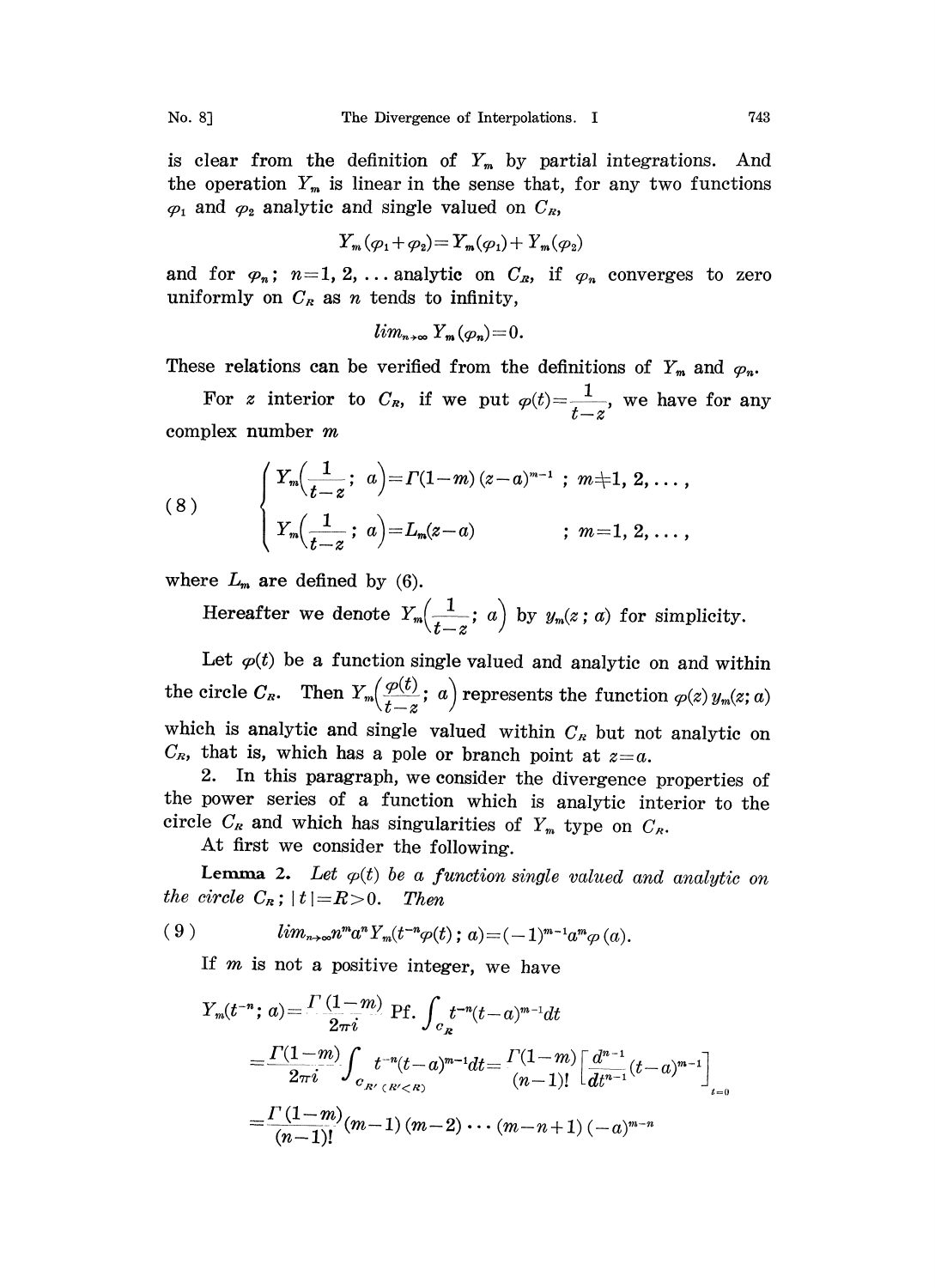744 T. KAKEHASHI

$$
\left[ \mathrm{Vol.}\,\,30,\right.
$$

$$
= \Gamma(1-m) \frac{(-m+1)(-m+2)\cdots(-m+n+1)}{1\cdot 2\cdots(n-1)} (-1)^{m-1}(-a)^{m-n}
$$
  
~(–1)<sup>m-1</sup> n<sup>-m</sup> a<sup>m-n</sup>,

by the well-known formula

$$
lim_{n\to\infty}\frac{1\cdot 2\cdots (n-1)}{z(z+1)\cdots (z+n-1)}= \varGamma(z),
$$

where  $\sim$  signifies that the ratio of both sides tends to 1 as  $n\rightarrow\infty$ . If  $m$  is a positive integer, we have, for  $n$  greater than  $m$ ,

$$
Y_m(t^{-n}; a) = \frac{1}{(n-1)!} \left[ \frac{d^{n-1}}{dt^{n-1}} L_m(t-a) \right]_{t=0}
$$
  
= 
$$
\frac{1}{(n-1)!} \left[ \frac{d^{n-m-1}}{dt^{n-m-1}} (t-a)^{-1} \right]_{t=0}
$$
  
= 
$$
\frac{(-1)^{n-m-1} (n-m-1)!}{(n-1)!} (-a)^{m-n}
$$
  

$$
\sim (-1)^{m-1} n^{-m} a^{m-n}.
$$

Thus the validity of (9) can be verified when  $\varphi(t)=1$ , that is for any complex number, we have

(10)  $\lim_{n\to\infty} n^m a^n Y_m(t^{-n}; a) = (-1)^{m-1} a^m.$ 

We are now in a position to prove the lemma for  $\varphi(t)$  in general. At first we consider the case when the real part of  $m$  is negative. In this case,  $\varphi(t)$  can be expanded to

$$
\varphi(t) = \sum_{k=0}^{p} \frac{\varphi^{(k)}(a)}{k!} (t-a)^{k} + (t-a)^{p+1} \psi(t)
$$

where  $\psi(t)$  is a function single valued and analytic on  $C_R$  and p is the largest positive integer such that the real part of  $m+p$  is zero or negative. And we have

$$
n^{m} a^{n} Y_{m} (t^{-n} \varphi(t); a) = n^{m} a^{n} \varphi(a) Y_{m} (t^{-n}; a)
$$
  
+ 
$$
\sum_{k=1}^{p} \frac{\varphi^{(k)}(a)}{k!} \frac{\Gamma(1-m)}{\Gamma(1-m-k)} n^{m} a^{n} Y_{m+k} (t^{-n}; a)
$$
  
+ 
$$
n^{m} a^{n} \frac{\Gamma(1-m)}{\Gamma(-m-p)} Y_{m+p+1} (t^{-n} \psi(t); a)
$$

and if  $m+p$  is zero, the last term must be replaced by

$$
n^m a^n \frac{\Gamma(1-m)}{2\pi i} \int_{c_R} t^{-n} \psi(t) dt.
$$

The first term of the right side members tends to  $(-1)^{m-1}a^m\varphi(a)$ and others tend to zeros as  $n$  tends to infinity, by (10) and the boundedness of  $a^n Y_{m+p+1}(t^{-n}\psi(t); a)$ . The relation (9) has been proved in this case.